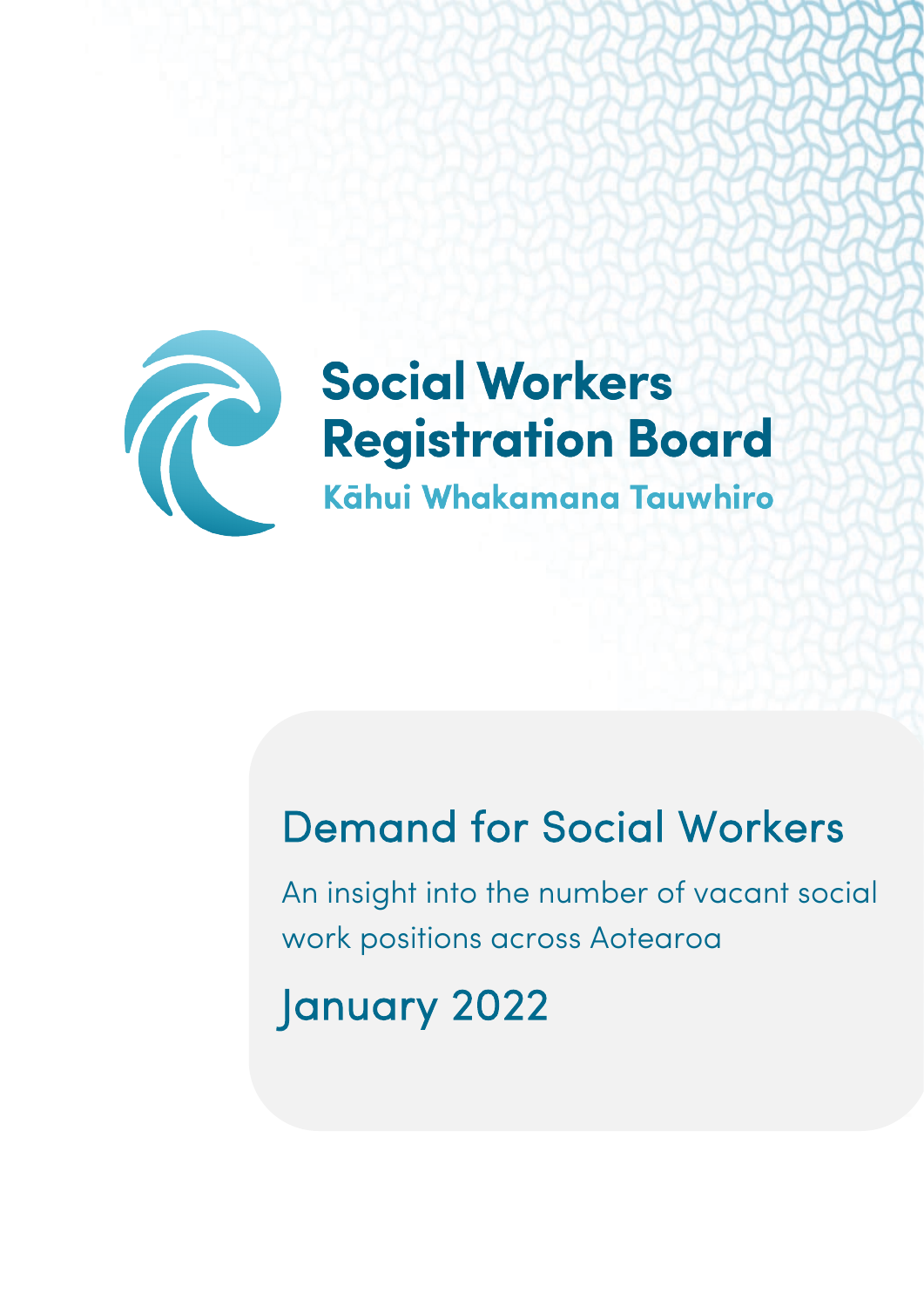# Contents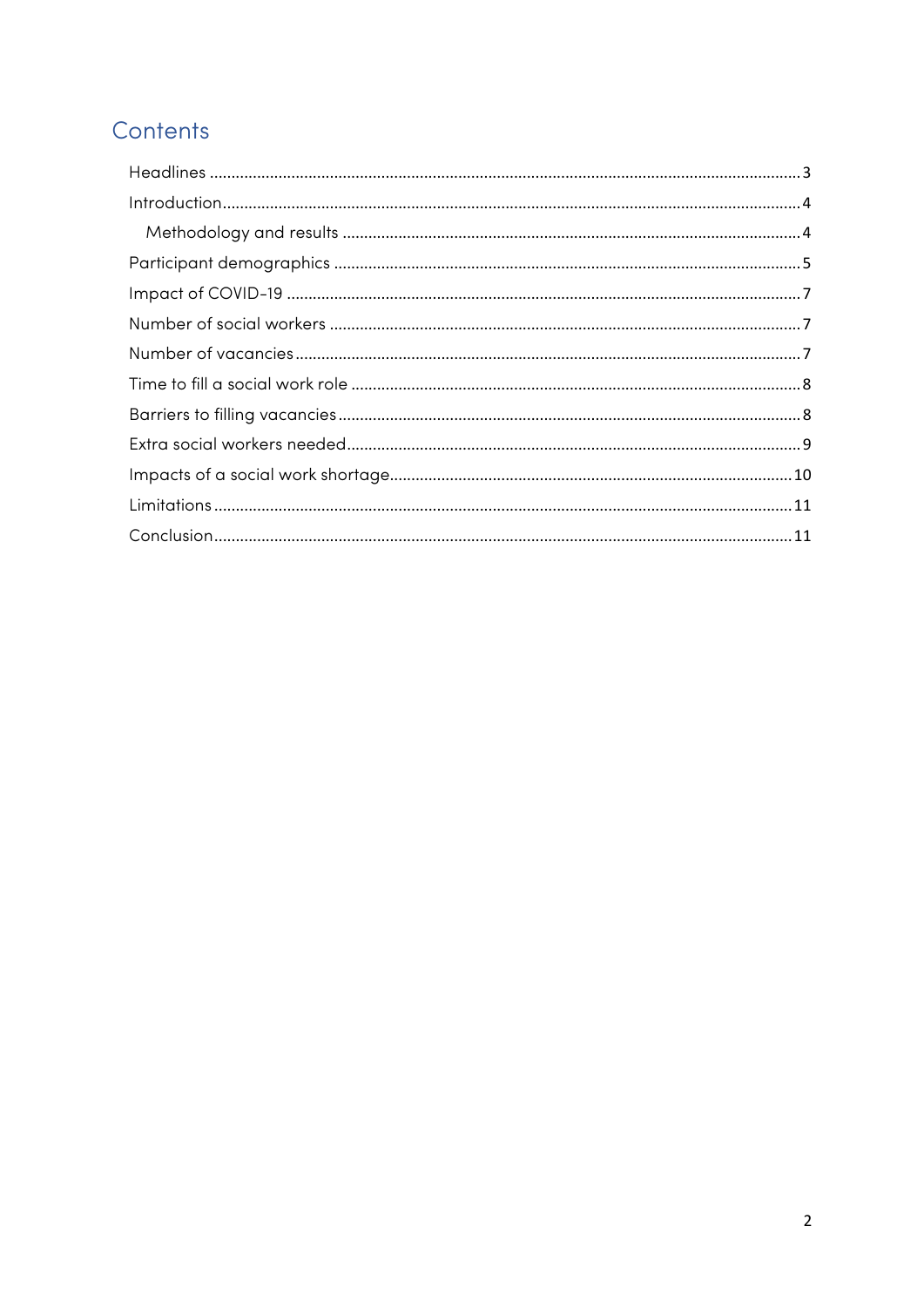## <span id="page-2-0"></span>**Headlines**

- This inaugural Social Worker Demand Survey aims to explore the extent of the shortage of social workers and provide insights to inform future social worker workforce planning.
- There were 165 participants that completed the survey, due to the small sample size the results of the survey are only indicative.
- The number of social worker vacancies reported by survey participants for their place of employment ranged from no vacancies to more than 30.
- On average, survey participants reported having three vacant positions in their place of employment.
- The time taken to fill a vacant social worker position varied from one month to a maximum time of over a year.
- On average, it took an estimated three and a half months to fill a vacant social work position.
- If there were no resource constraints and all current vacancies were filled, survey participants indicated an outstanding demand for an average of five additional social workers within their organisation.
- Survey participants that worked in non-governmental organisations indicated that they struggled to fill social worker positions due to a skill shortage and the inability to compete with the salaries offered by government organisations.
- Survey participants suggested that the shortage of social workers within their organisations caused work stress, high workloads, and high staff turnover.
- Some survey participants indicated that because of the difficulty in recruiting social workers they were changing job titles to no longer require "social workers".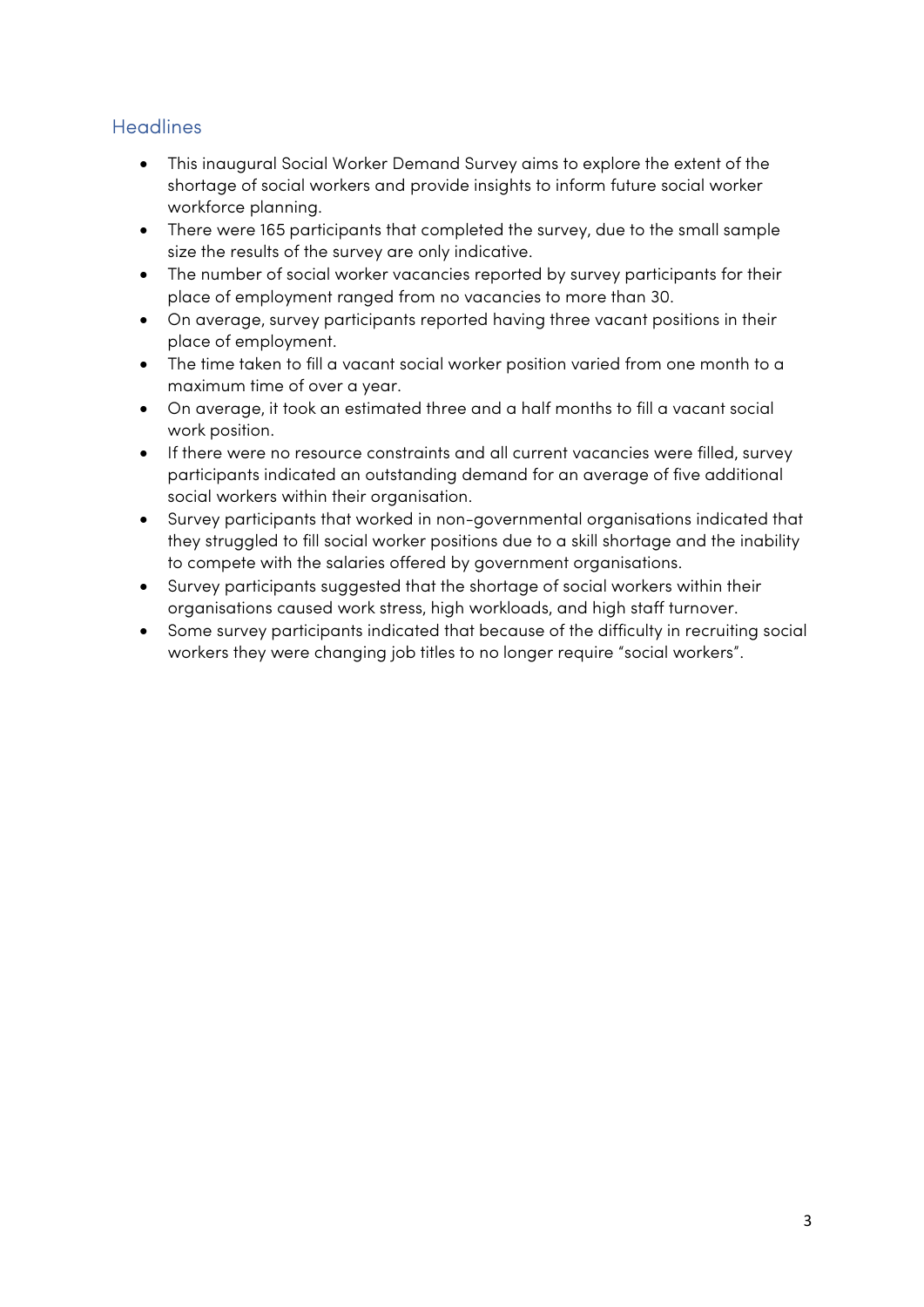### <span id="page-3-0"></span>Introduction

A shortage of social workers is causing concern throughout Aotearoa New Zealand. This shortage alongside other issues is leading to difficulties for organisations in recruiting and retaining social work staff. However, the scope of this shortage is not known and much of our knowledge is based on anecdotal reporting of concerns. This inaugural Social Worker Demand Survey aims to explore the shortage in more depth and provide insights to inform future social worker workforce planning.

#### <span id="page-3-1"></span>Methodology and results

The survey was advertised in the monthly Social Workers Registration Board (SWRB) OnBoard newsletter which was published on the website and emailed to registered social workers, employers and other SWRB contacts (more than 13,000 in total) on 29 October 2021. The survey was created using SurveyMonkey and remained open for three weeks, closing on the 22 November 2021.

The survey was created to gain insight into a number of areas:

- 1. to establish where survey participants worked, including geographical location, and setting (for example, government vs non-government)
- 2. the number of vacancies survey participants had in the organisations where they were employed, how long vacancies took to fill, and what barriers participants faced trying to fill these roles
- 3. how many social workers would be needed in an ideal world with no restrictions on funding to meet the demand for social work services in the survey participant's place of employment
- 4. the impacts that a shortage of social workers is having on the social work sector.

#### Caveat on the use of averages throughout the report

Two rules were followed to keep consistency across responses when calculating averages in this report.

- 1. Some responses gave a range of numbers as an answer. If this was the case, the lowest number was used in the calculation. For example, if the range was given as 3-5, the number 3 was used in the calculation.
- 2. Other responses gave a non-numerical response to questions for example, a response stating "we need many social workers" rather than providing a specific number. These answers were removed from the calculation as quantifying written responses was not possible. Due to the reasons outlined above it is important to note that the averages and numbers supplied in this report are only an estimate of vacancies.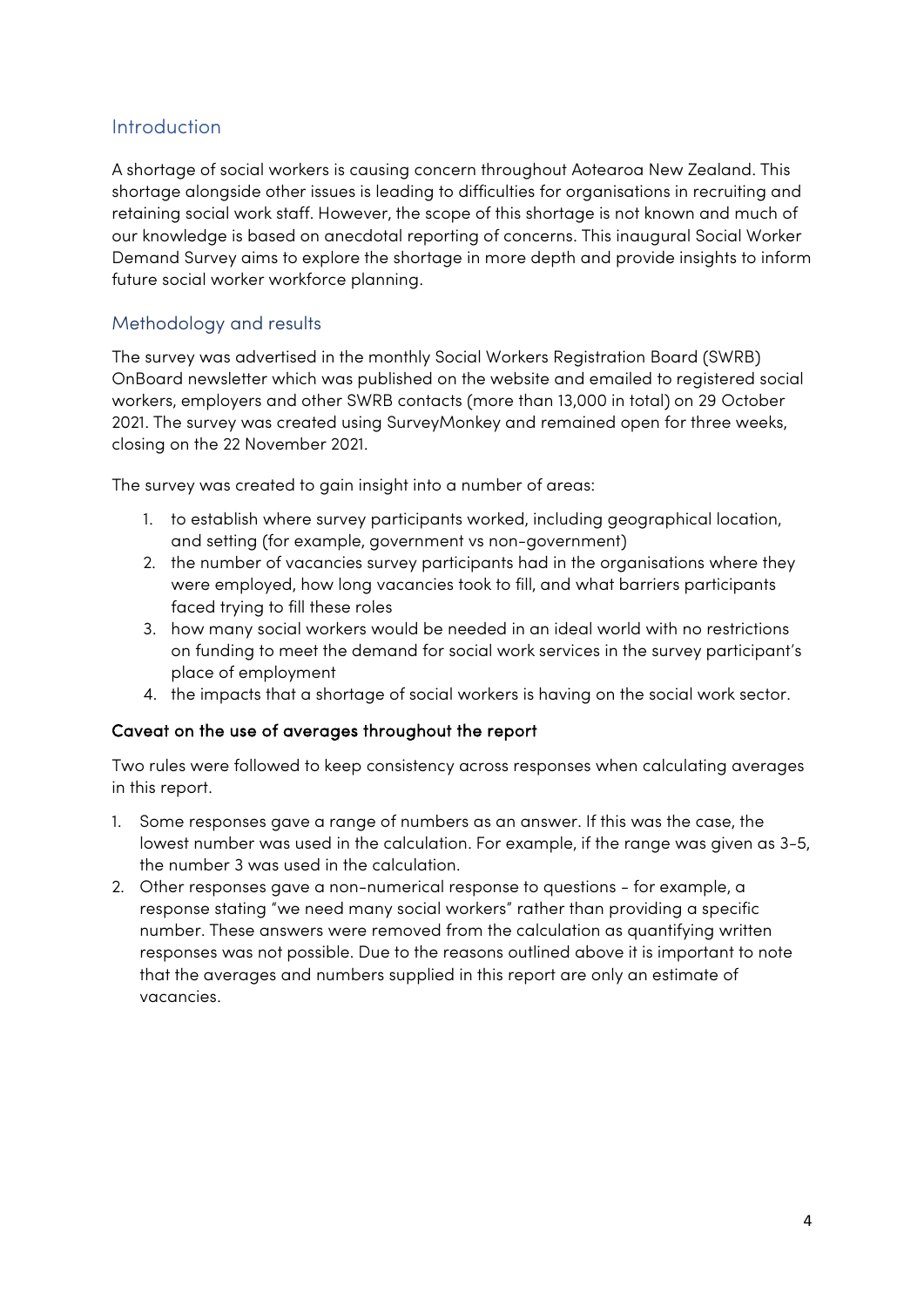# <span id="page-4-0"></span>Participant demographics

The survey was completed by 165 survey participants.

Figure 1 below shows that the largest group of participants in the survey worked in Non-Government Organisations (NGOs) (77 participants, 47% of total). This was followed by people working for DHBs (37 participants, 22%).



#### Figure 1. Participants work setting

Nearly 30% of survey participants reported that they worked in Auckland.

Similar numbers of survey participants worked in Wellington, Bay of Plenty and Canterbury (at around 10-12% for each region).

Table 1. Region where participants worked

| Region             | <b>Number of participants</b> | Percentage |
|--------------------|-------------------------------|------------|
| Northland          | 9                             | 5.6%       |
| Auckland           | 46                            | 28.4%      |
| Waikato            | 13                            | 8.0%       |
| Bay of Plenty      | 17                            | 10.5%      |
| Gisborne           | $\overline{2}$                | 1.2%       |
| <b>Hawkes Bay</b>  | 8                             | 4.9%       |
| Taranaki           | 7                             | 4.3%       |
| Manawatu-Whanganui | 9                             | 5.6%       |
| Wellington         | 19                            | 11.7%      |
| Tasman/Nelson      | 3                             | 1.8%       |
| Marlborough        |                               | 0.6%       |
| <b>West Coast</b>  | $\mathfrak{D}$                | 1.2%       |
| Canterbury         | 17                            | 10.5%      |
| Otago              | 6                             | 3.7%       |
| Southland          | 3                             | 1.8%       |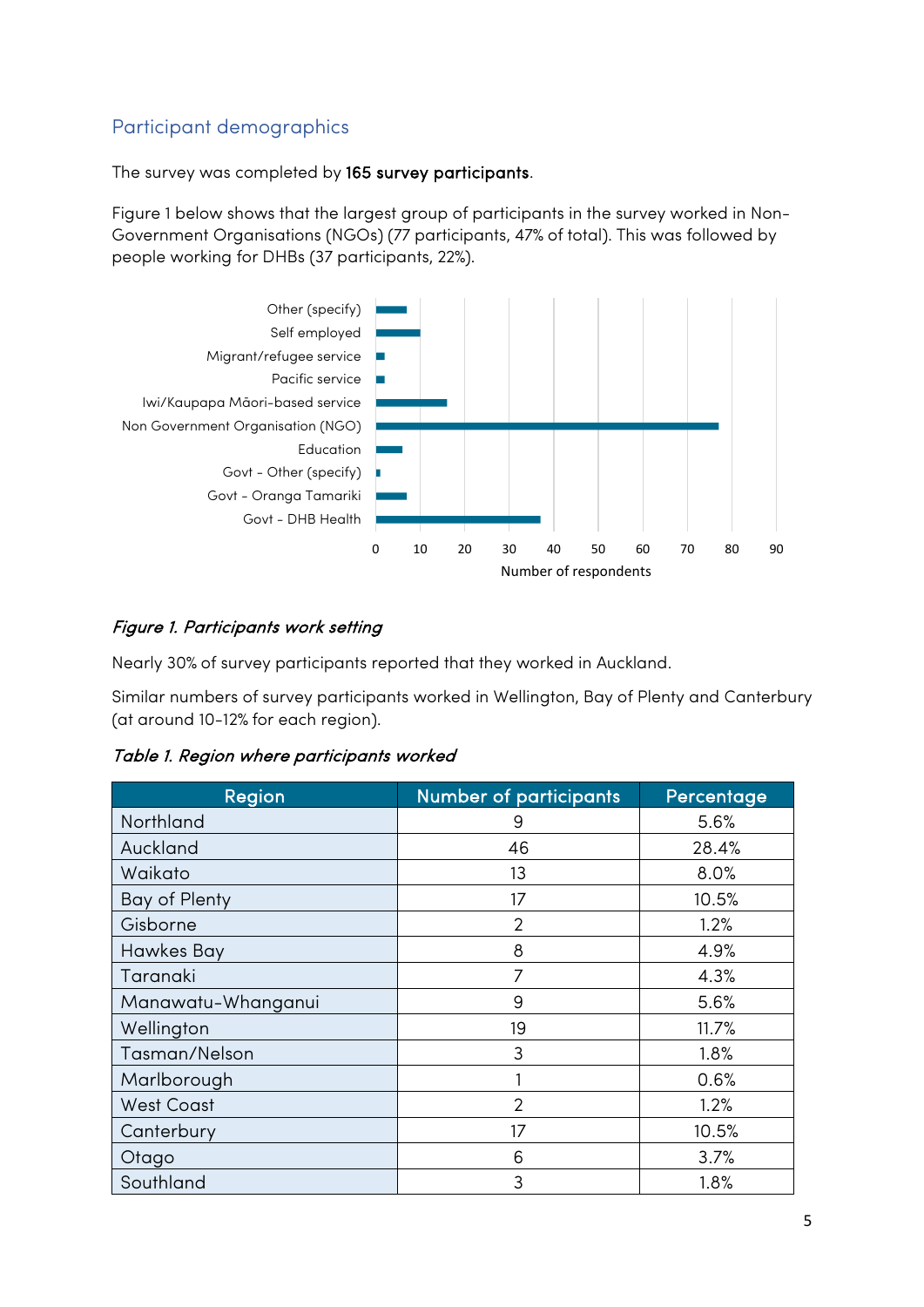Most survey participants reported that they worked in an urban setting, this was followed by individuals from provincial areas.

Table 2. Area that social workers were based

| Setting                 | Number of responses |
|-------------------------|---------------------|
| Urban                   | 120                 |
| Rural                   |                     |
| Provincial (small town) | 26                  |
| National                | $1^{\circ}$         |

The majority of survey participants reported that their main role was working directly with whānau and communities. The figure below displays a breakdown of how survey participants described their role in their organisations.



#### Figure 2. Participants' descriptions of their roles

Due to low numbers of participants in the survey, statistical comparisons between variables are not possible. For example, it is of interest to see if organisations in a rural setting have statistically more vacancies than those in an urban setting. However, there were only 7 responders from rural settings and as such it is not possible to make these comparisons accurately. This is because we cannot be certain that 7 individuals are representative of the population of individuals in a rural setting.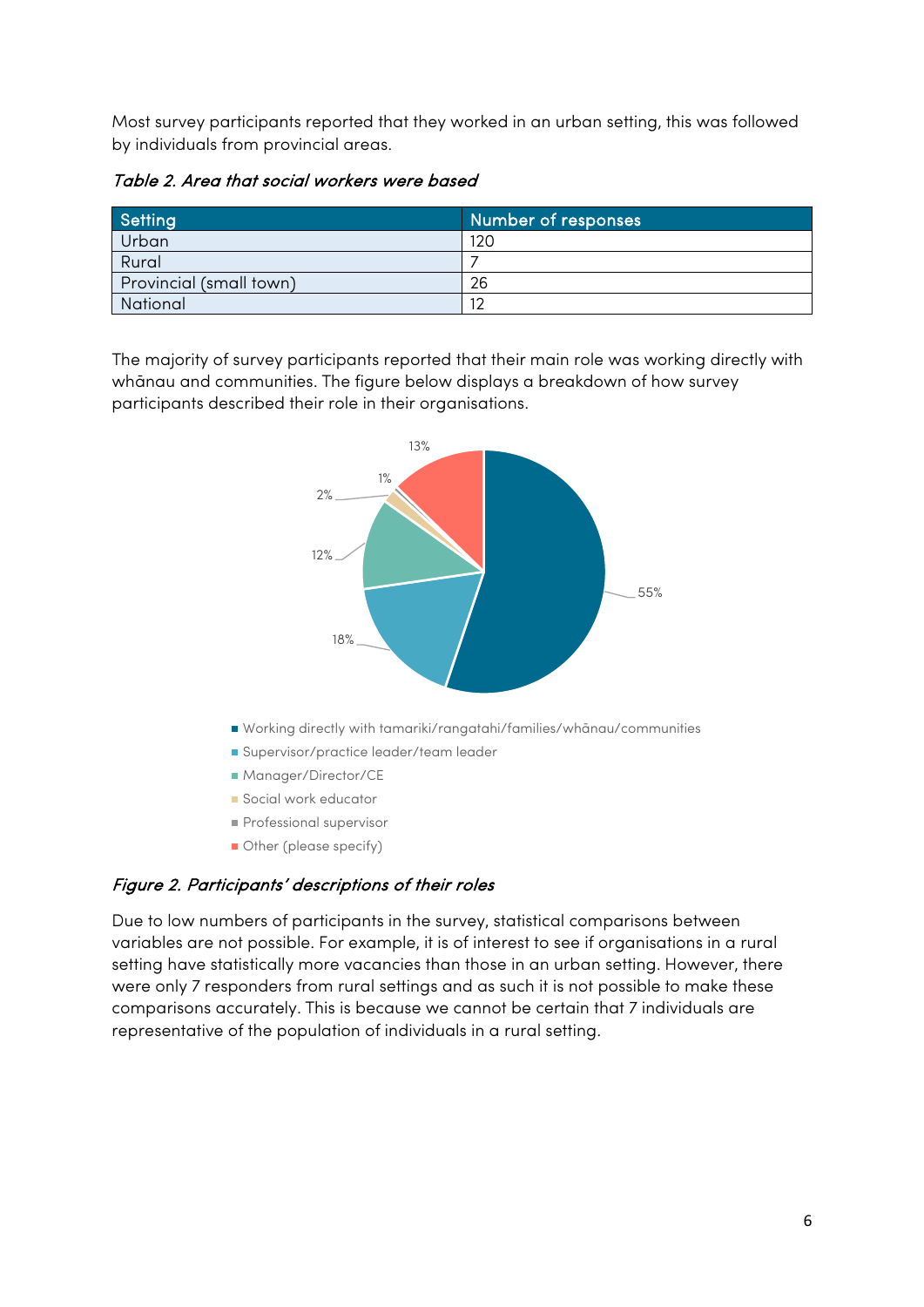# <span id="page-6-0"></span>Impact of COVID-19

The majority of participants (78%) indicated that COVID-19 has increased the demand for the social work services delivered by their organisations.



### Figure 3. COVID-19 resulting in an increase in services

# <span id="page-6-1"></span>Number of social workers

Survey participants were asked to indicate how many full-time social workers they had in their place of employment. On average, survey participants reported that they had around 24 social workers working in their place of employment.

This is an estimated figure only due to the nature of responses received. In some cases, survey participants answered the question about number of full-time workers by giving a range, for example, stating they have 50 plus social workers working with them. As such, when calculating the average, only the number given would be used. Other participants gave two figures, for example, that they had over 100 social workers nationally but only worked with 20. For these cases, the lower number given was used in the calculation.

# <span id="page-6-2"></span>Number of vacancies

The survey asked participants how many full-time (30 hours+) social work positions were vacant in their place of employment. From the survey, participant responses were collated and indicated that around 410 social workers were needed to fill the available roles across their organisations.

#### As such, there was an estimated average of three vacant social worker roles in each participant's organisation.

However, this varied from no vacancies to as many as 30 plus vacancies.

#### NGO vs government organisations

The differences between NGO and government organisations were also compared. This revealed a similar average number of social workers needed where government agencies required 3 extra social workers in comparison NGOs needed 2.5. However, government agencies on average employed more social workers (23) than the NGO sector (17). As such, there is more demand for social workers in the NGO sector relative to organisation size.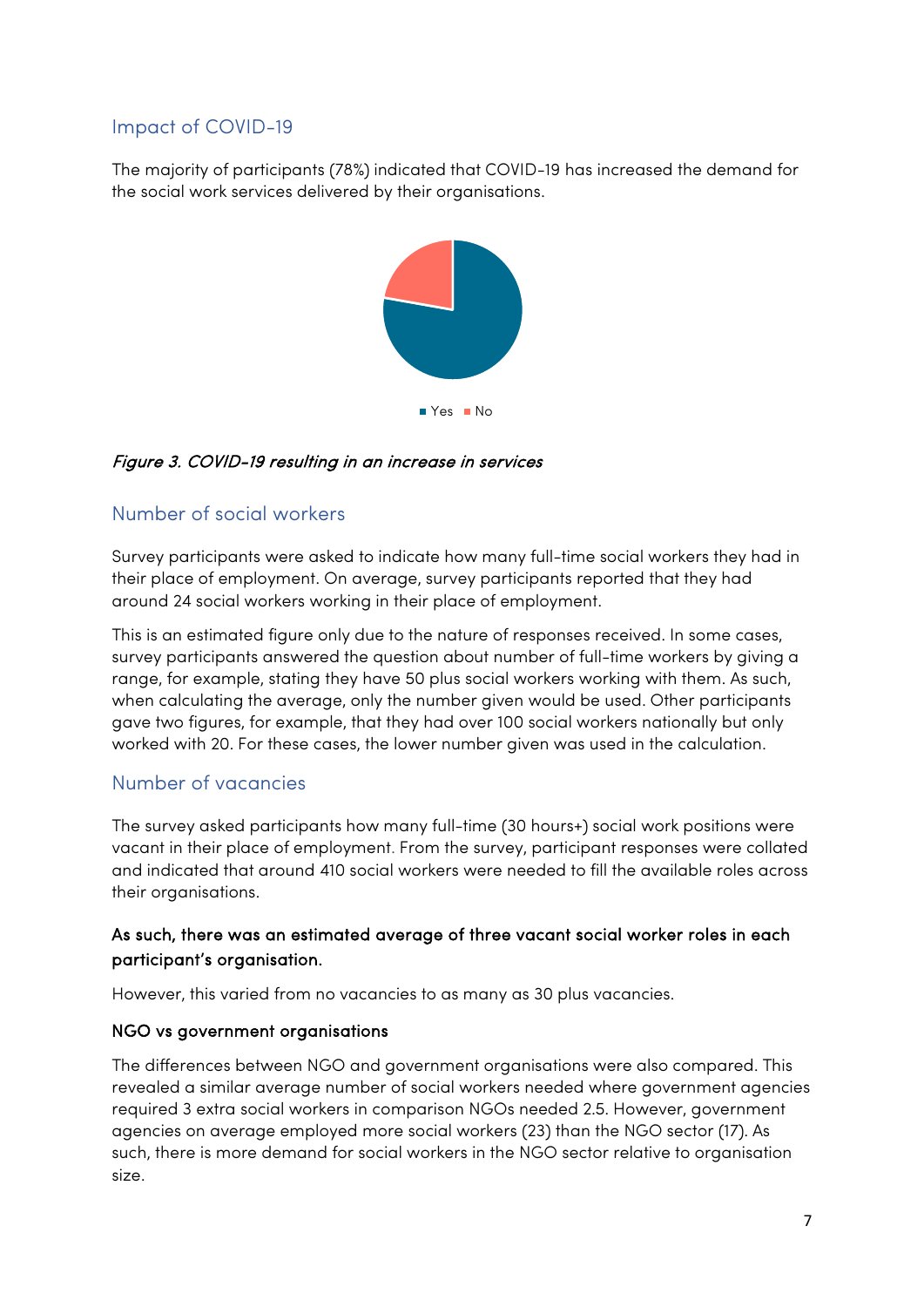# <span id="page-7-0"></span>Time to fill a social work role

Participants were then asked to indicate how long it took to fill social work vacancies. Although the survey asked for the length of time in days, responses were often given in months, and therefore responses in days were adjusted to fit into month categories.

#### Participants indicated that it took on average three and a half months to fill a social work vacancy in their place of employment.

However, the length of time to fill a vacant position varied from a minimum of one month to over 12 months.

A number of people entered a description in their answer to the question about how long it took to fill a social work position. For example, one person stated that it took "a long time" or "over a year" to fill vacant positions. This created issues in trying to quantify nonnumerical responses to work out an average length of time that it took to fill vacancy roles. Therefore, these responses have been removed from the calculation and treated as qualitative data which is outlined below.

Two individuals stated that they had no vacancies where they worked. These individuals indicated that their employers no longer employed "social workers" because they were too hard to find. For example, someone commented "*we have changed to not look for social workers at all – we employ youth workers now*".

Some participants indicated that it took over a year to fill social work roles. For example, one person stated that they "*supervise someone who has been trying to fill a SW position for more than a year*".

As such, it was clear that participants had experienced long periods of time in trying to recruit social workers to join their organisations.

### <span id="page-7-1"></span>Barriers to filling vacancies

Participants were asked to identify the barriers they faced when trying to employ a registered social worker. These barriers are presented in Figure 4 below. Almost 80% of respondents indicated that there was a lack of suitable candidates/skill shortage. This suggests that there are not enough qualified social workers to fill the vacancies that these organisations have.

Concerningly, some responses to the other category stated that their organisations were now going to use titles such as "support workers" in their job descriptions to avoid employing "social workers". Moreover, some comments stated that they did not have the time to recruit or train new social workers.

Consequently, there are a number of barriers employers face when trying to recruit social workers.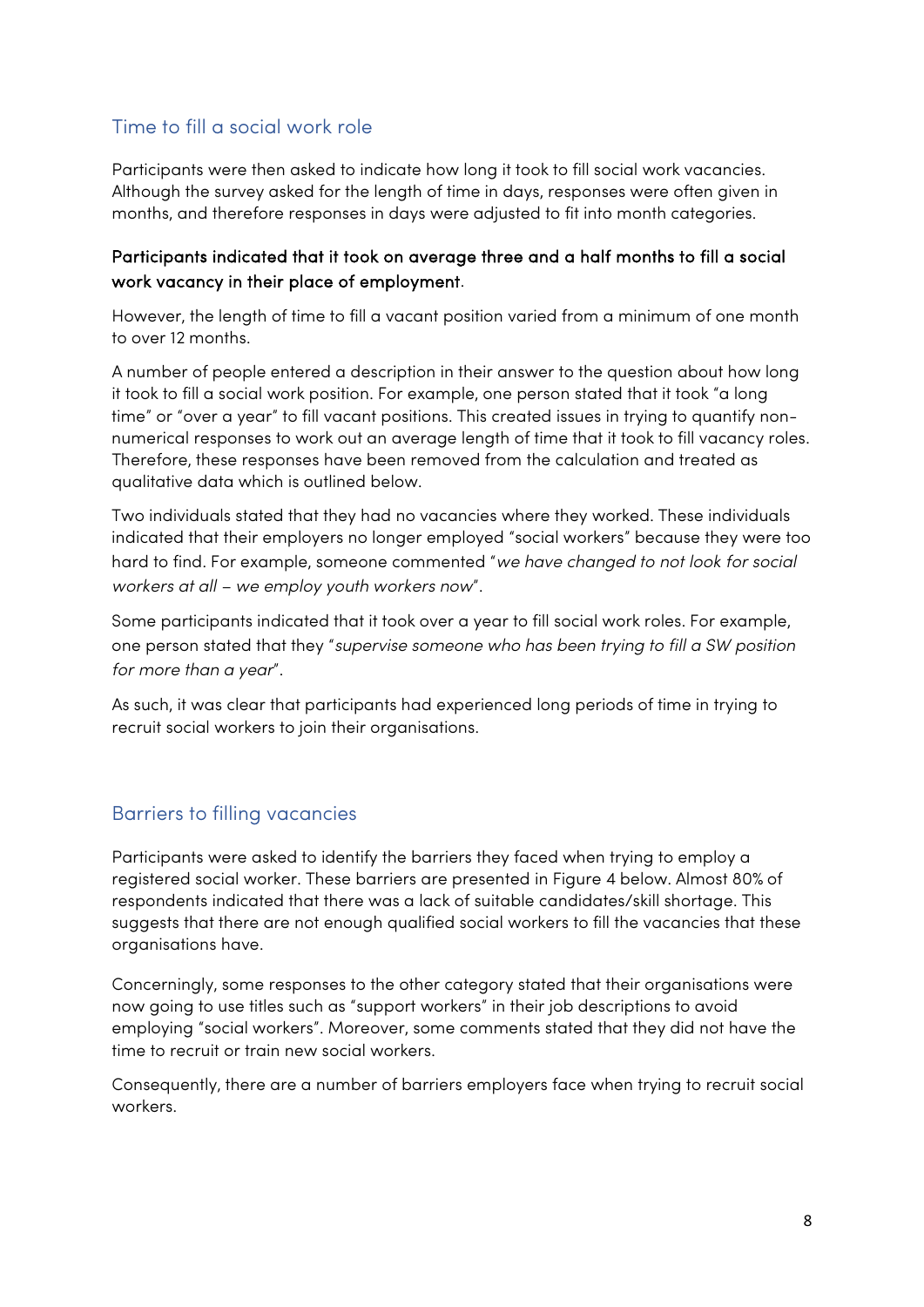#### NGO vs government positions

Of the survey participants that worked for NGOs who left comments about barriers to recruiting social workers, around 85% referenced a lack of funding. This comment was often made in comparison to government organisations. For example, one person stated that *"The pay is just too low and we can't compete with govt orgs".* Another stated that the barrier they faced was the *"pay disparity between NGO and government work. Everyone seems to go to government"*.

Comparatively, of respondents who worked for government organisations only 33% (5 out of 15) referred to low salaries being a barrier to employing social workers.



Figure 4. Barriers to filling social work vacancies

### <span id="page-8-0"></span>Extra social workers needed

Survey participants were asked how many additional social workers they would need to meet the demand for social work services if all their vacant positions were filled, and they had the resources needed to hire more social workers.

#### On average, survey participants indicated they would require five more social workers in their organisation.

By adding all the responses together, survey participants indicated that overall, they would require around 707 social workers in their place of employment if resources allowed.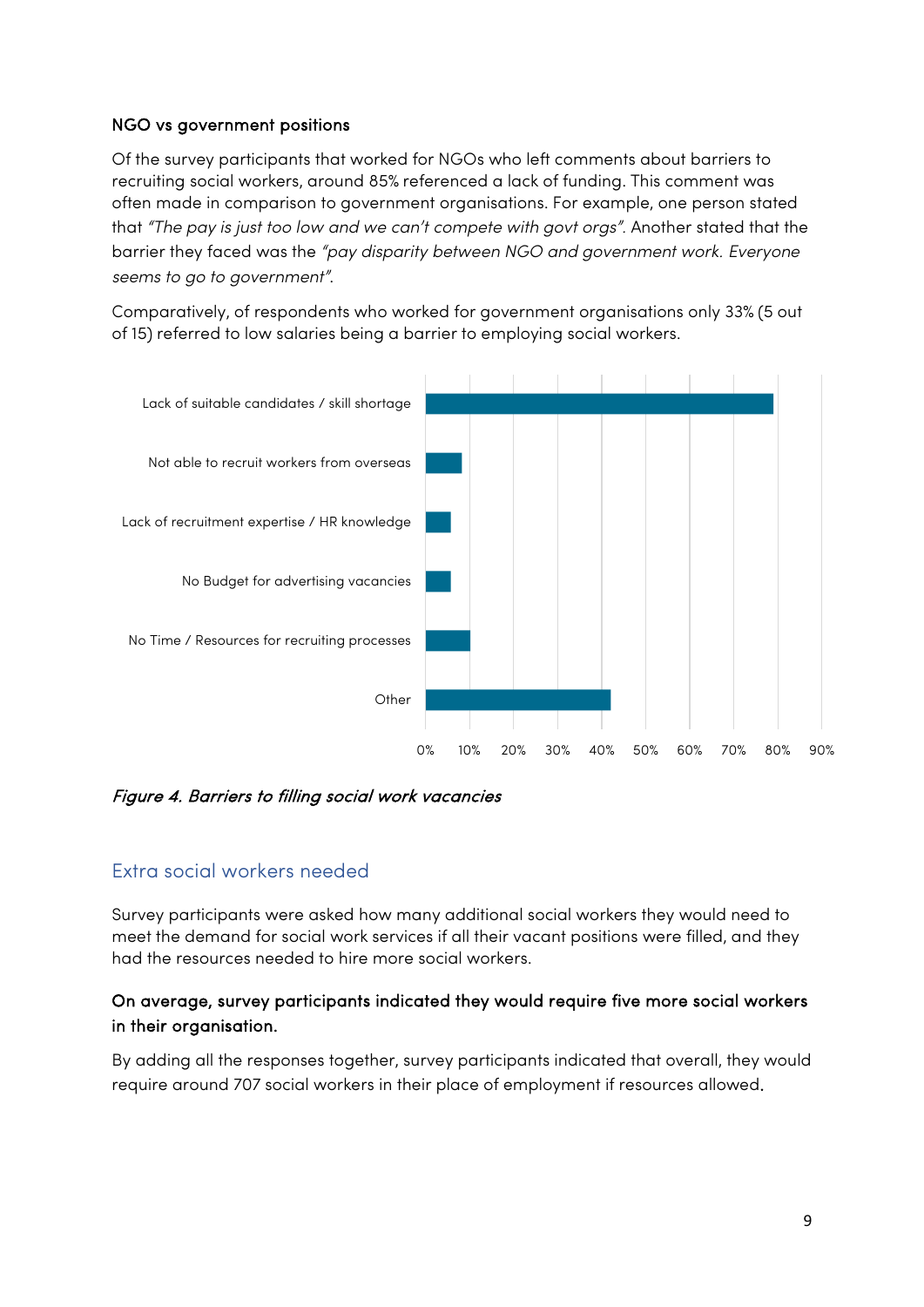# <span id="page-9-0"></span>Impacts of a social work shortage

The survey asked participants to indicate the impacts that a shortage of social workers was having on them and their organisation. Participants indicated:

- they experience stress and a high workload (around 82% of participants).
- the social worker shortage resulted in a reduction in the services to clients (about 50% of participants).
- the shortage resulted in a high staff turnover (30% of participants that stated 'other'). Others also reiterated a reduction in the services that their organisations provide to clients due to the lack of staff.



Figure 5. Impacts of a social worker shortage on social workers